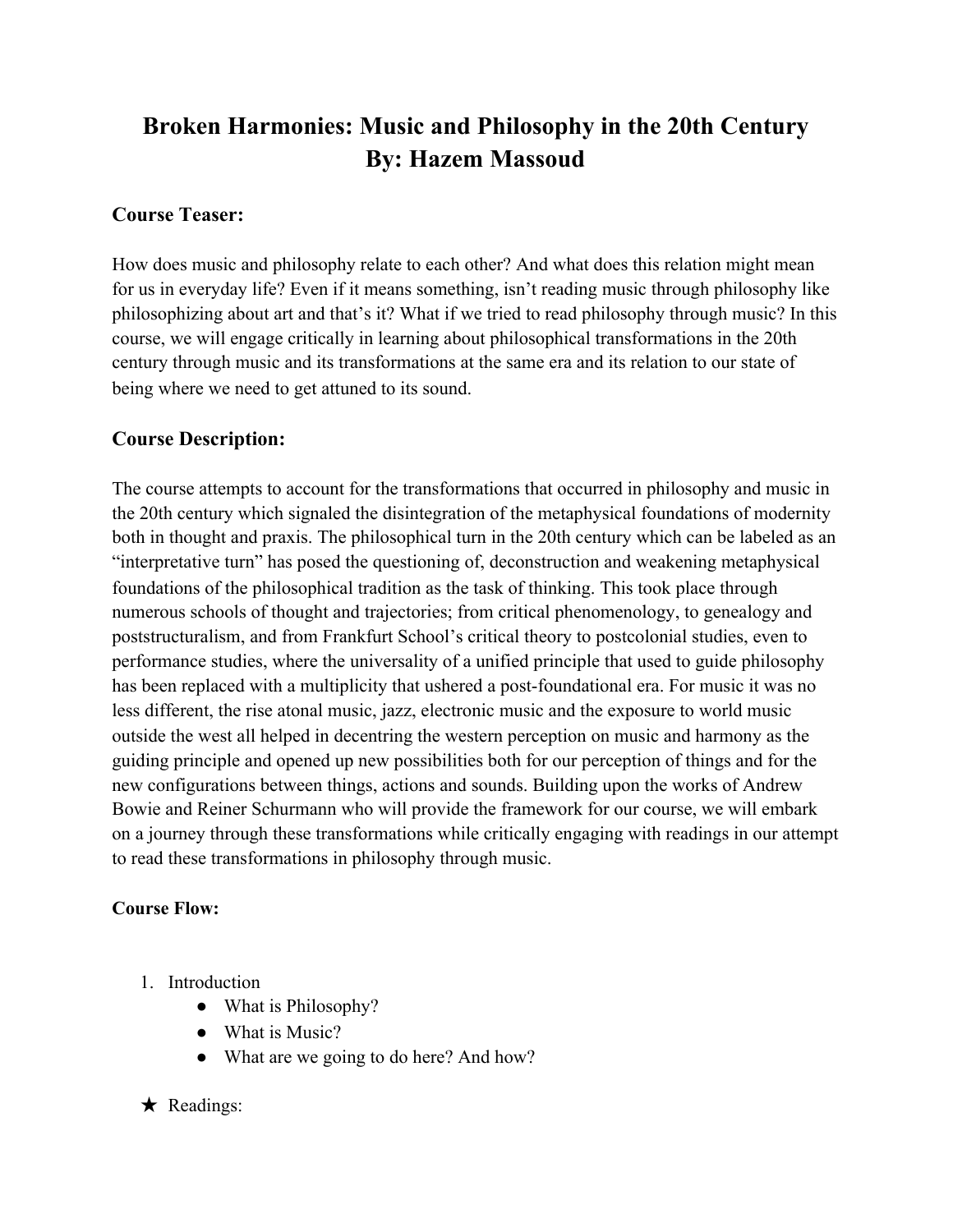- → Alessandra Tanesini Doing Philosophy. In Giuseppina D'Oro and Søren Overgaard (eds.) - The Cambridge Companion to Philosophical Methodology. Pp.13 -31
- ➔ Andrew Kania Definition. In Theodore Gracyk and Andrew Kania (eds.) The Routledge Companion to Philosophy and Music. Pp.3 - 13
- 2. What is Harmony?
	- The works of Andrew Bowie
	- Music and Philosophy
	- Romanticism: A precursor to Existentialism
- $\star$  Readings:
	- **→** Andrew Bowie Aesthetics and Subjectivity: From Kant to Nietzsche. Introduction pp. 1 - 15
	- **→** Andrew Bowie Music, Philosophy and Modernity. Introduction pp. 1 14
	- ➔ Roger Scruton Rhythm, melody, and harmony. In the Routledge Companion to Philosophy and Music. Pp. 24 - 37
- 3. What is a break?
	- The works of Reiner Schurmann
	- From Principles to An-Arche
	- Hegemonies and Harmonies: How can we approach our topic?
- $\star$  Readings:
	- ➔ Reiner Schurmann Broken Hegemonies. General Introduction. Pp. 3 48
- 4. 20th Century in Philosophy and Music
	- Existentialism and Jazz
	- Miles Davis and Melodic Interpretations
	- Heidegger and the State of Hermeneutics
- $\star$  Readings:
	- ➔ Lee B. Brown Jazz. In The Routledge Companion to Philosophy and Music. Pp. 426 - 436
	- → Jeff Malpas Introduction to Hermeneutics and Philosophy. In Jeff Malpas and Hans-Helmuth Gander (eds.) - The Routledge Companion to Hermeneutics. Pp. 1 - 9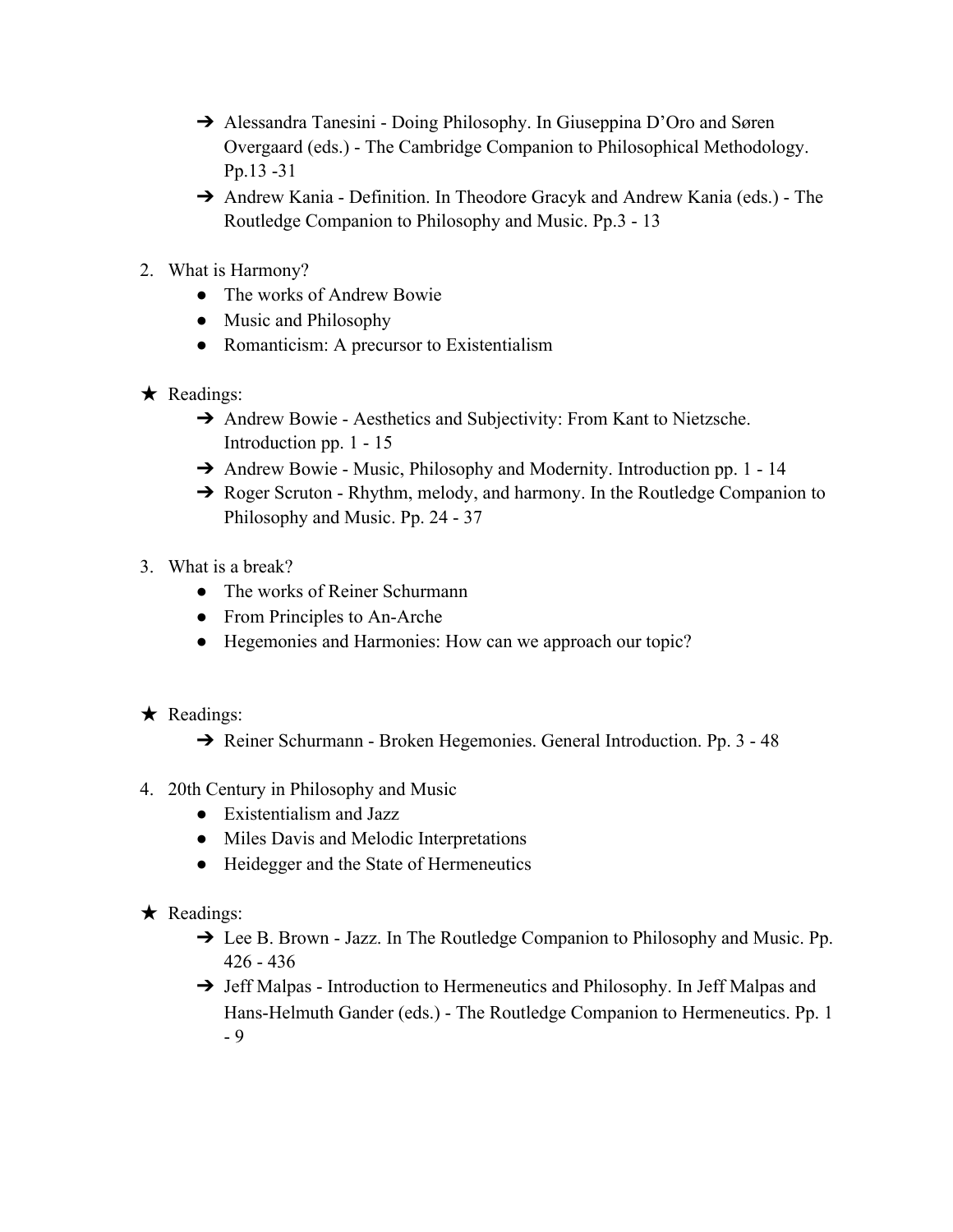- → Jacques Taminiaux Philosophy of Existence I: Heidegger. In Richard Kearney (ed.) - Routledge History of Philosophy. Vol. VIII: Twentieth Century Continental Philosophy. Pp. 32 - 60
- 5. Breaking with Tonality
	- Critical Theory and Schoenberg
	- Adorno's Dialectics
	- Popular Music vs. Classical Music
- ★ Readings:
	- → Andrew Bowie Music, Philosophy and Modernity. Chapter 9. Pp. 309 375
	- → Bryan R. Simms The Atonal Music of Arnold Schoenberg 1908 1923. Pp. 3 6
	- ➔ Arnold Schoenberg Theory of Harmony. Introduction. Pp. 7 12
- 6. Content and Form
	- More on Popular Music
	- The debate on Content and Form in Music
	- An Open discussion on Music and Philosophy outside the West
- $\star$  Readings:
	- ➔ Yoon Sun lee Temporalized Invariance: Lukacs and the Work of Form. In Timothy Bewes and Timothy Hall (eds.) - Georg Lukacs: The Fundamental Dissonance of Existence: Aesthetics, Politics, Literature. Pp. 17 - 35
	- ➔ Jeffrey A. Bell The Problem of Difference: Phenomenology and Poststructuralism. Introduction. Pp. 3 - 14
	- → Ruth M. Stone Exploring African Music. In Ruth M. Stone (ed.) The Garland Handbook of African Music
- 7. Attuned to the World
	- Tuning Systems and the Problem of Harmony
	- Melodies and Interpretation
	- Dissonance and Consonance
- ★ Readings:
	- ➔ Reiner Schurmann Broken Hegemonies. Pp. 529 552
	- → Ajay Heble Landing on the Wrong Note: Jazz, Dissonance, and Critical Practice. Introduction. Pp. 1 - 28
- 8. Rhythms of Progress/Rhythms of Thought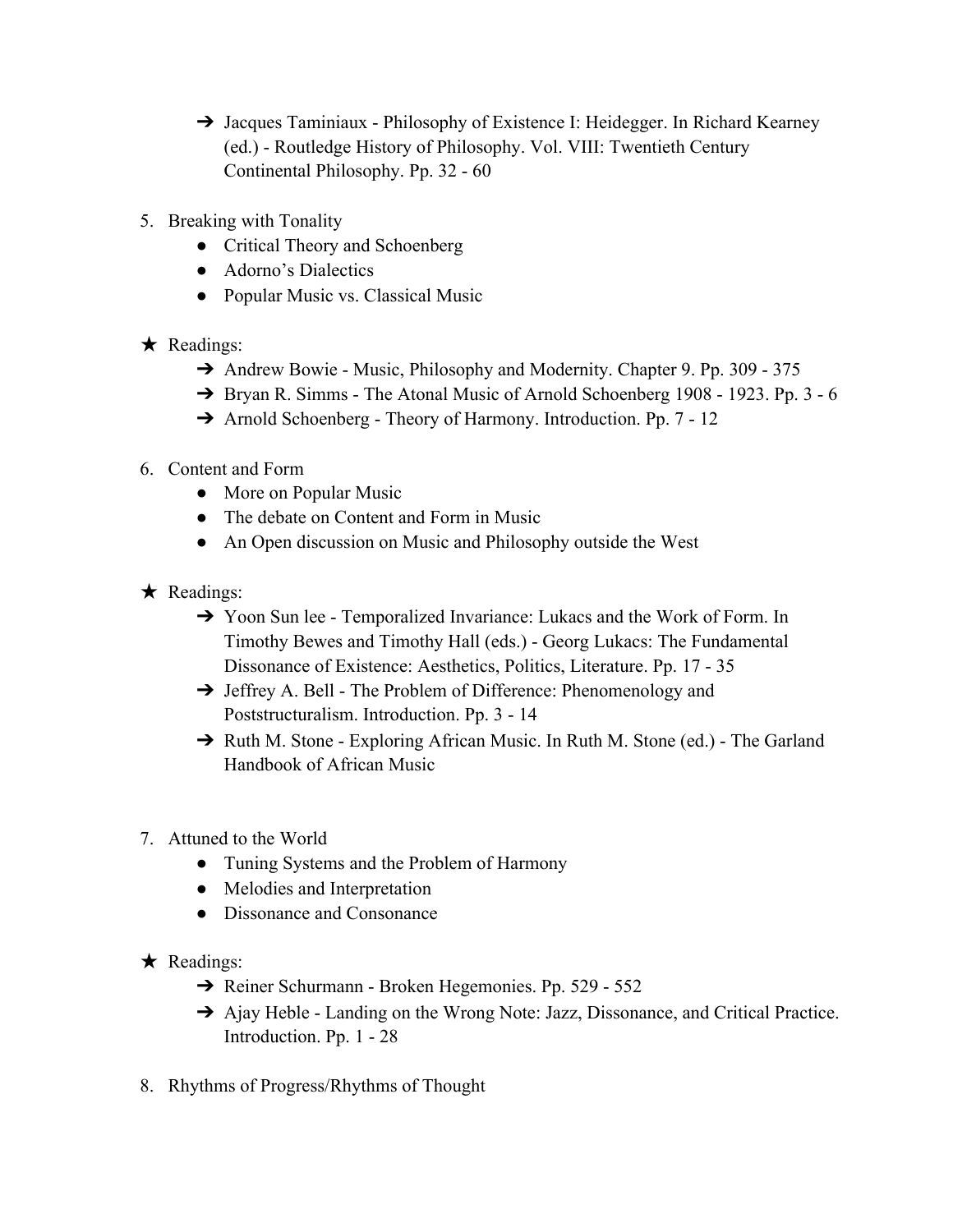- Metaphysics and its Critique
- Rhythmic Patterns of Modernity: An Open Discussion
- Notes on Film Scores in the 1960s
- $\star$  Readings:
	- → Andrew Bowie Music, Philosophy and Modernity. Chapter 6. Pp. 166 209
- 9. Out of Joint
	- Coleman's Free Jazz
	- The Ontology of Remnants
	- Quick Notes on Psychedelia and Progressive Rock
- ★ Readings:
	- **→** Santiago Zabala The Remains of Being: Hermeneutic Ontology after Metaphysics. Introduction. Pp. 1 - 24
	- → Santiago Zabala Why Only Art Can Save Us: Aesthetics and the Absence of Emergency. Pp. 113 - 126
	- → Ajay Heble Landing on the Wrong Note. Chapter 1. Pp. 29 62
- 10. A Revolution in Sound
	- What's Progressive about Progressive Rock?
	- Being and Improvisation
	- Late 1960s' Revival of Romanticism
- ★ Readings:
	- ➔ Paul Hegarty and Martin Halliwell Beyond and Before: Progressive Rock since the 1960s. Chapter 5. Pp. 85 - 104
	- → Reiner Schurmann Tomorrow the Manifold: Essays on Foucault, Anarchy, and the Singularization to Come. Pp. 55 - 76
- 11. Heterotopias of Sound
	- Quick Notes on Ambience
	- Station to Station: David Bowie and the Tragic
	- Dissonant Futures: From Genealogy to Freedom
- ★ Readings:
	- → Andrew Bowie Aesthetics and Subjectivity. Chapter 8. Pp. 275 311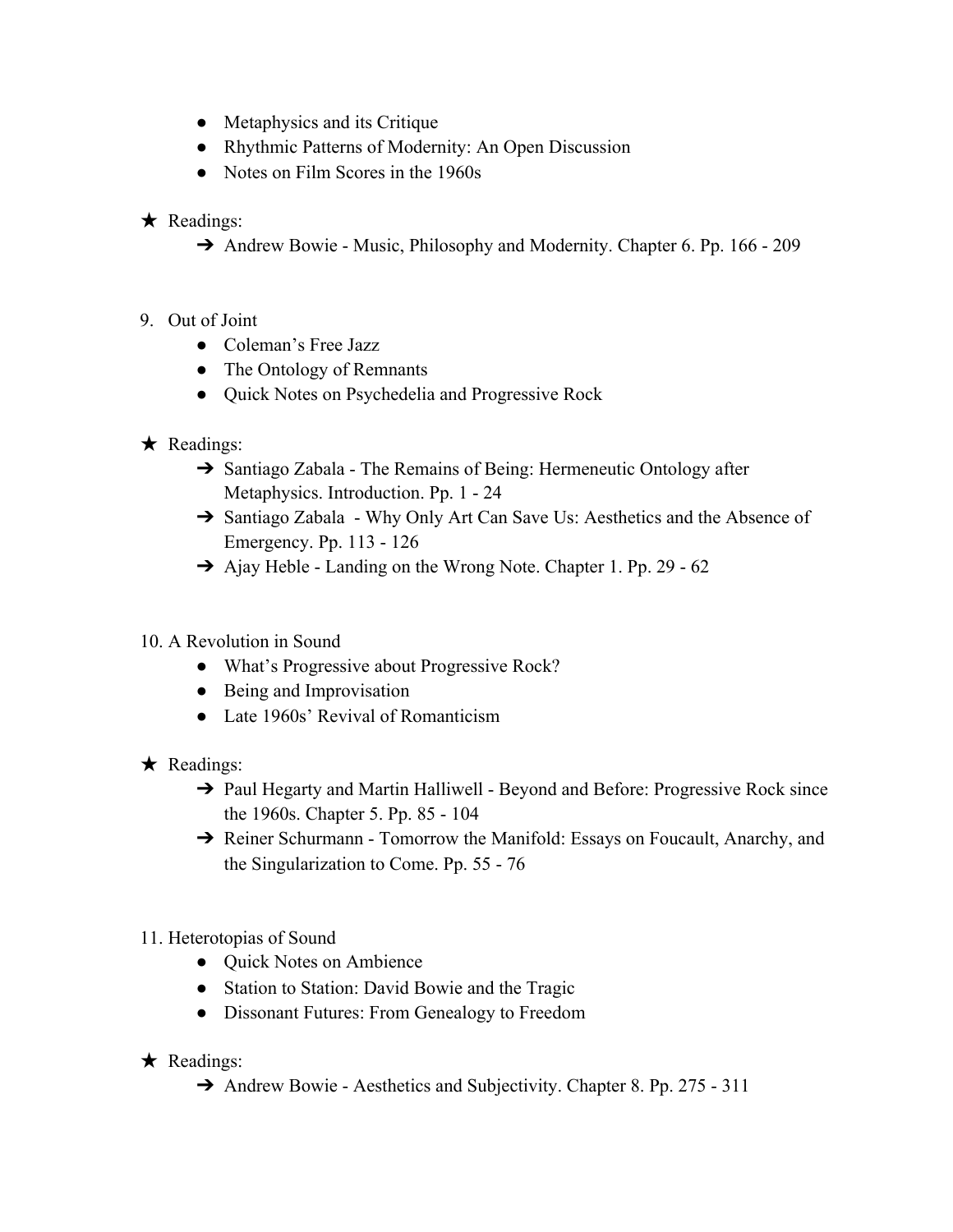- → Michel Foucault Different Spaces. In Essential Works of Michel Foucault, 1954 - 1984. Vol. II: Aesthetics, Method, and Epistemology. Pp. 175 - 185
- → Simon Critchley Bowie.
- 12. Presentations and Open Discussion.

Audio: Throughout the course we would be listening to various pieces of music and along the way we will listen to more in class, some even might pop up in a discussion we have, but mainly we would listen to the following:

- Ornette Coleman Free Jazz: A Collective Improvisation (1961)
- Miles Davis Kind of Blue (1959)
- King Crimson In the Court of the Crimson King (1969)
- Igor Stravinsky The Firebird Suite
- Igor Stravinsky The Rite of Spring
- Yes Tales from Topographic Oceans (1973)
- The Beatles Revolver (1966)
- Mario Nascimbene Disorder (1962)
- David Bowie Station to Station (1976)
- David Bowie Heroes (1977)
- Henryk Gorecki 3rd Symphony
- Arvo Part Spiegel im Spiegel
- John Coltrane My Favorite Things (1961)
- Dmitri Shostakovich 5th Symphony Finale
- Dmitri Shostakovich 7th Symphony, 4th movement
- Arnold Schoenberg Five Piano Pieces

#### **Personal Bio:**

I graduated with a Bsc. in Political Science from the Faculty of Economics and Political Science, Cairo University, in 2015, and hold an MA in Political Philosophy from Pompeu Fabra University in Spain. I'm currently working on my PhD thesis in Humanities at Pompeu Fabra University which focuses on the political ontology of Maurice Merleau-Ponty. My research interests include phenomenology, hermeneutics, ontology, film theory, political philosophy, psychology, and music theory. Aside from academia, I'm interested in different aspects of